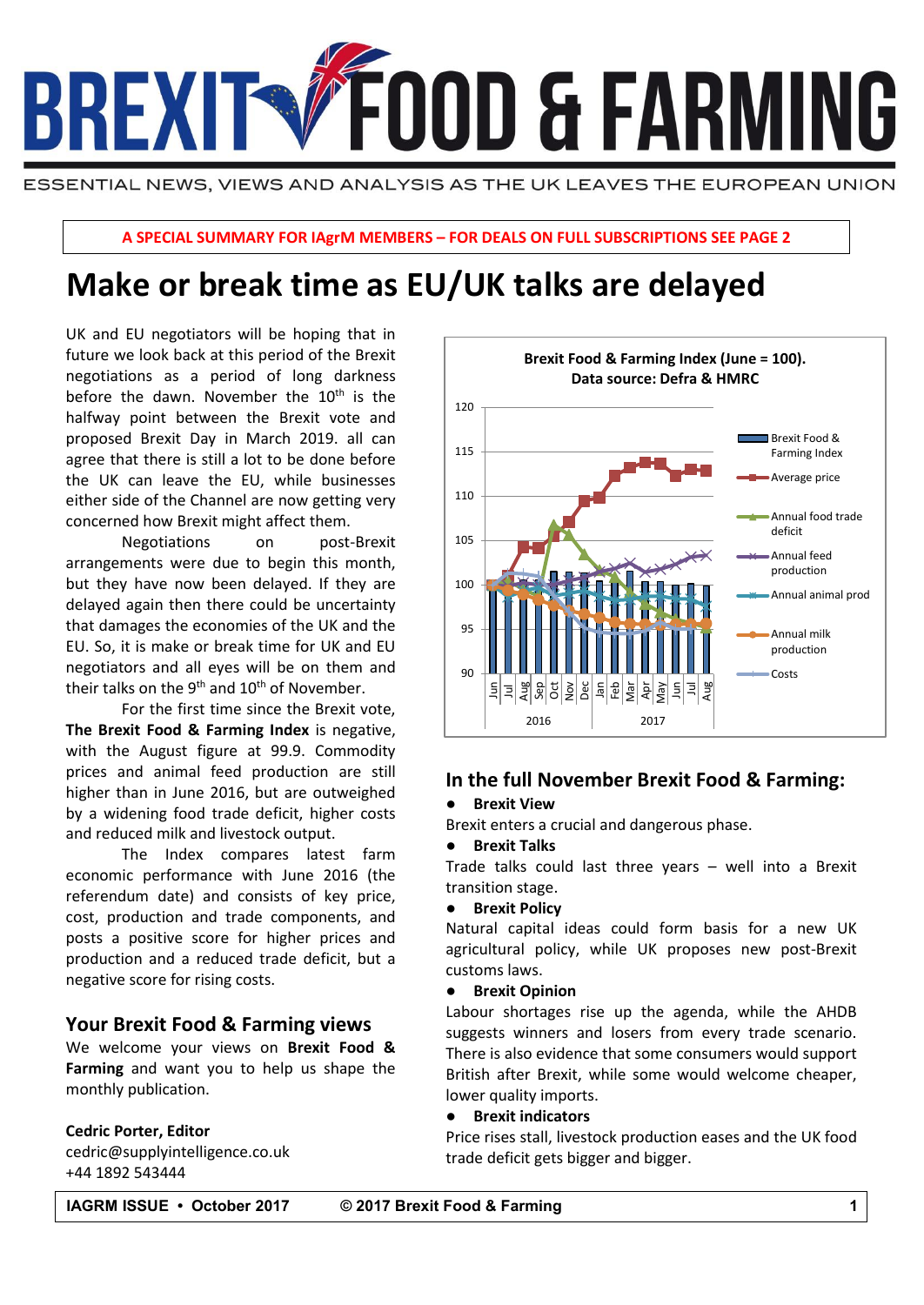# **Brexit summary**

## **A roundup of latest food and farming Brexit developments**

- Some progress was made on citizens' rights and Northern Irish/Ireland arrangements were made in the fifth round of official negotiations between the UK and EU, but the EU has decided that there has not been enough agreement to move onto talks on post-Brexit arrangements, which will be delayed until December.
- Prime Minister Theresa May has said that the UK is seeking a tailor-made Brexit arrangement that is unlikely to be similar to that of Norway, Switzerland or Canada. She has confirmed the intention is for a deal that leaves time for the UK and 27 EU countries to approve it, following remarks by Brexit Secretary David Davis when he suggested a deal might be done at the last minute and voted on after Brexit.
- Defra Secretary Michael Gove told the Conservative Party conference that a new UK agricultural policy would not subsidise the rich as the CAP currently does. Defra's Natural Capital Committee has presented its recommendations to Defra on a 25 year environmental plan. It focuses on flood prevention, wildlife protection, pollution reduction and public engagement.
- The Department of Exiting the EU and Department of Trade have outlined plans for trade and customs legislation after Brexit.
- Welsh & Scottish Governments continue to urge the UK Government to rule out a no Brexit deal, while Scotland has called for Westminster to hand over £160 million in CAP support it says Scottish farmers are owed.
- A no-deal Brexit could cost the Irish agri-food industry €5.5 billion by 2030 and see a reduction in GDP of up to 10%, according to an EU report.
- An EU committee has failed to re-license the herbicide glyphosate for another 10 years, while the EU gears up for discussing new CAP reforms due to come into force in 2020.
- UK farming unions have called for the UK to ensure that a new customs arrangement does not damage agricultural trade. The NFU is strengthening links with European farming unions.
- The British Retail Consortium, the British Hospitality Association and English Apples & Pears have all highlighted the damage that the lack of EU labour could do to their sectors.
- The Agri-Brexit Coalition has said that Brexit provides an opportunity to invest in innovation in the British farming industry, saying that its members could fund developments worth £500 million a year, but it needs a supportive Government framework to maximise opportunities.
- The Agriculture & Horticulture Development Board and consultancy Agra CEAS have modelled the impact of new trade post-Brexit agreements on agricultural sectors. A hard WTO Brexit would damage the UK cereals and beef/sheep sectors but benefit dairy and, in particular, pigs.
- A Trinity McQueen survey found that 80% of consumers have noticed a rise in grocery prices since the Brexit vote, while a similar percentage say they are loyal to British brands, although a third would welcome lower food import prices even if standards were lower too. Meanwhile, a representative group of 50 voters opted by 31 to 19 to stay in the single market rather than see a no-deal Brexit
- A new UK farm policy focusing on improving farm innovation and resilience, while protecting the environment is proposed by a group of 27 conservation and environmental organisations.
- Farm product prices have stabilised or started to slip, while both food imports and exports continue to reach new record levels.

**BE FIRST WITH THE LATEST ESSENTIAL NEWS, VIEWS AND ANALYSIS ON HOW BREXIT IS AFFECTING THE FOOD & FARMING INDUSTRIES. 12 HIGH VALUE BREXIT FOOD & FARMING BRIEFINGS A YEAR.**

**SPECIAL SUBSCRIPTION RATE FOR IAGRM MEMBERS OF JUST £100 A YEAR + VAT. SPECIAL COMPANY SUBSCRIPTION RATE OF £500 + VAT A YEAR.**

### **CONTACT BREXIT FOOD & FARMING NOW FOR A FREE FIRST ISSUE TRIAL.**

**EMAIL** [cedric@supplyintelligence.co.uk](mailto:cedric@supplyintelligence.co.uk)

**SEE** [www.brexitfoodandfarming.com](http://www.brexitfoodandfarming.com/) **TO DOWNLOAD A PAST ISSUE**

### **OR CALL 01892 543444**

**IAGRM ISSUE • October 2017 © 2017 Brexit Food & Farming 2**